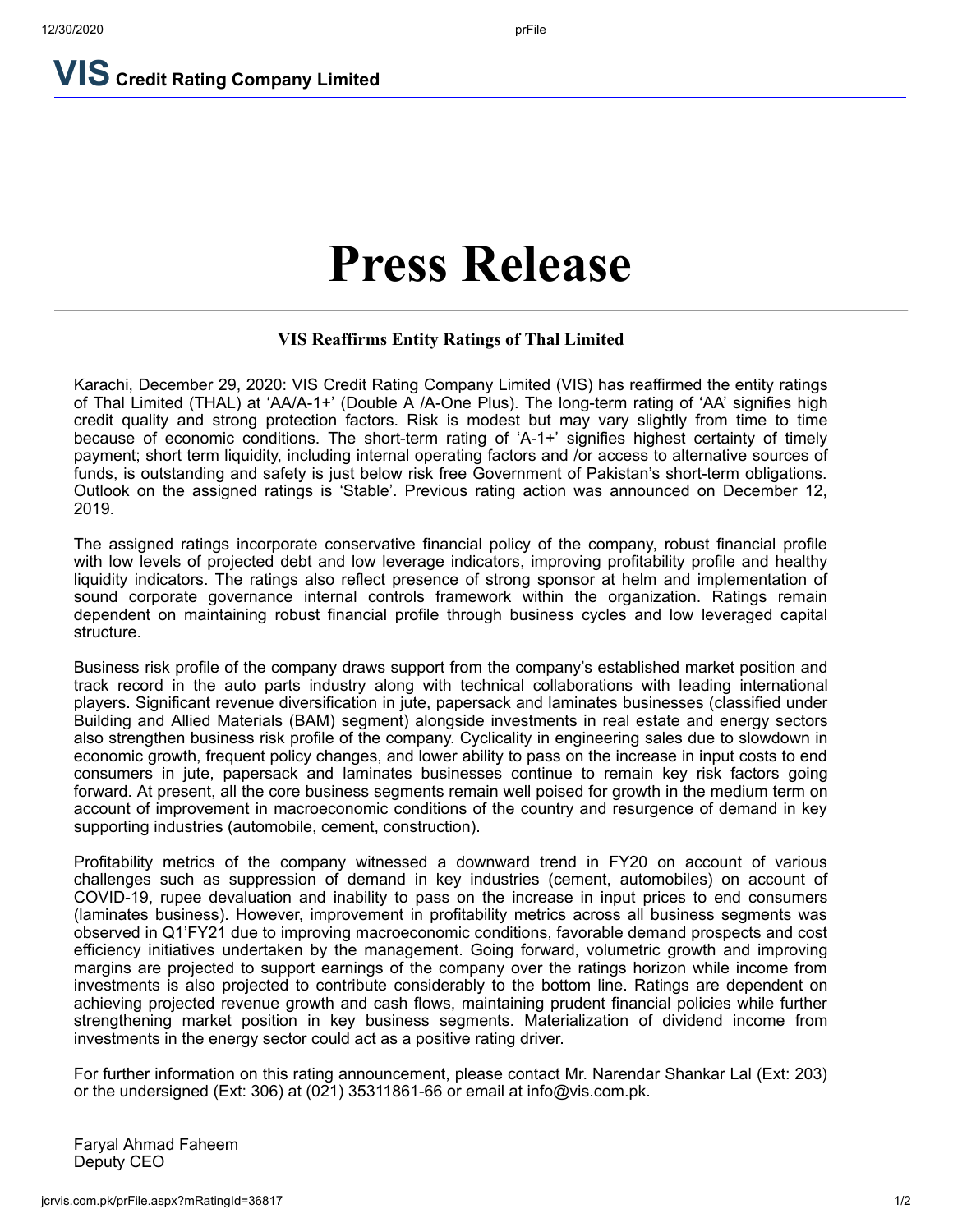#### Applicable Rating Criteria: Industrial Corporates (May 2019) https://s3-us-west-2.amazonaws.com/backupsqlvis/docs/Corporate-Methodology-201904.pdf

Information herein was obtained from sources believed to be accurate and reliable; however, VIS Credit Rating Company Limited (VIS) does not guarantee the accuracy, adequacy or completeness of any information and is not responsible for any errors or omissions or for the results obtained from the use of such information.VIS , the analysts involved in the rating process and members of its rating committee do not have any conflict of interest relating to the rating(s) /ranking(s) mentioned in this report.VIS is paid a fee for most rating assignments. This rating/ranking is an opinion and is not a recommendation to buy or sell any securities. Copyright 2020 VIS Credit Rating Company Limited . All rights reserved. Contents may be used by news media with *credit to VIS .*

*\_\_\_\_\_\_\_\_\_\_\_\_\_\_\_\_\_\_\_\_\_\_\_\_\_\_\_\_\_\_\_\_\_\_\_\_\_\_\_\_\_\_\_\_\_\_\_\_\_\_\_\_\_\_\_\_\_\_\_\_\_\_\_\_\_\_\_\_\_\_\_\_\_\_\_\_\_\_\_\_\_\_\_\_\_\_\_\_\_\_\_\_\_\_\_\_\_\_\_\_\_\_\_\_\_\_\_\_\_\_\_\_\_\_\_\_\_\_\_\_\_\_\_\_\_\_\_\_*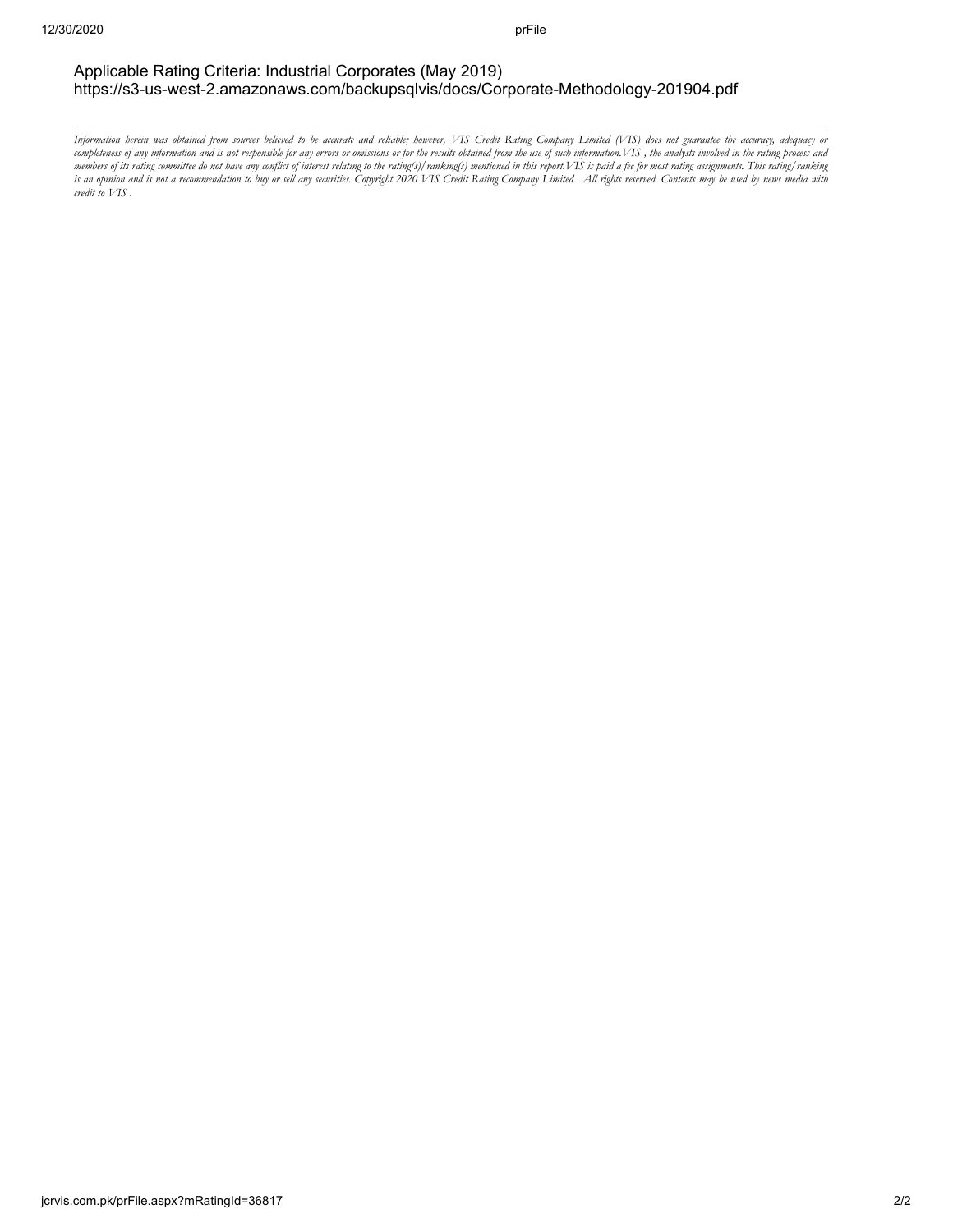**VIS Credit Rating Company Limited**

# **Press Release**

## **VIS Reaffirms Entity Ratings of Thal Power (Private) Limited**

Karachi, December 29, 2020: VIS Credit Rating Company Limited (VIS) has reaffirmed the entity ratings of Thal Power (Private) Limited (TPPL) at 'AA/A-1+' (Double A /A-One Plus). The long-term rating of 'AA' signifies high credit quality and strong protection factors. Risk is modest but may vary slightly from time to time because of economic conditions. The short-term rating of 'A-1+' signifies highest certainty of timely payment; Short term liquidity, including internal operating factors and /or access to alternative sources of funds, is outstanding and safety is just below risk free Government of Pakistan's short-term obligations. Outlook on the assigned ratings is 'Stable'. Previous rating action was announced on December 12, 2019.

The assigned ratings derive strength from the strong sponsor profile of TPPL, which operates as a wholly-owned subsidiary of Thal Limited (THAL). THAL is a diversified national conglomerate engaged in manufacture of engineering products (Karachi), jute products (Muzaffargarh), paper sacks (Hub & Gadoon) and laminated products (Hub); it also holds investments in real estate and energy sectors. TPPL was setup by THAL as a special entity for the purpose of routing its investment in ThalNova Power Thar (Private) Limited (ThalNova). Thal Ltd. owns 26% ordinary shareholding in ThalNova through TPPL.

ThalNova is a joint venture between TPPL, Nova Powergen Ltd (subsidiary of Novatex Ltd), CMEC ThalNova Power Investments Limited (a subsidiary of China Machinery Engineering Corporation) and Hub Power Company Limited to set up a 330 MW mine mouth coal-fired power generation plant located at Thar, Sindh. This power plant will be run on indigenous coal extracted from the mine operated by Sindh Engro Coal Mining Company Limited. The Power Plant is listed under Priority Projects under the China Pakistan Economic Corridor (CPEC). ThalNova achieved its Financial Close on September 30, 2020. The Project is expected to come online in 2022.

As at June 30, 2020, TPPL's outstanding liabilities included Rs. 1,652.3m due to THAL. This represents an interest free loan received from THAL for purchase of shares of ThalNova. The loan will be converted into share capital based on the progress achieved by ThalNova for its underlying project. Ratings are dependent upon TPPL being wholly-owned by THAL, the unlevered capital structure of TPPL, commitment from TPPL that it will not undertake any debt in future, and that THAL, as a parent company, will be responsible as a shareholder of TPPL.

For further information on this rating announcement, please contact Mr. Narendar Shankar Lal (Ext: 203) or the undersigned (Ext: 306) at (021) 35311861-66 or email at info@vis.com.pk.

Faryal Ahmad Faheem Deputy CEO

Applicable Rating Criteria: Industrial Corporates (May 2019) https://s3-us-west-2.amazonaws.com/backupsqlvis/docs/Corporate-Methodology-201904.pdf

*\_\_\_\_\_\_\_\_\_\_\_\_\_\_\_\_\_\_\_\_\_\_\_\_\_\_\_\_\_\_\_\_\_\_\_\_\_\_\_\_\_\_\_\_\_\_\_\_\_\_\_\_\_\_\_\_\_\_\_\_\_\_\_\_\_\_\_\_\_\_\_\_\_\_\_\_\_\_\_\_\_\_\_\_\_\_\_\_\_\_\_\_\_\_\_\_\_\_\_\_\_\_\_\_\_\_\_\_\_\_\_\_\_\_\_\_\_\_\_\_\_\_\_\_\_\_\_\_* Information herein was obtained from sources believed to be accurate and reliable; however, VIS Credit Rating Company Limited (VIS) does not guarantee the accuracy, adequacy or completeness of any information and is not responsible for any errors or omissions or for the results obtained from the use of such information. VIS, the analysts involved in the rating process and members of its rating committee do not have any conflict of interest relating to the rating(s)/ranking(s) mentioned in this report. VIS is paid a fee for most rating assignments. This rating/ranking